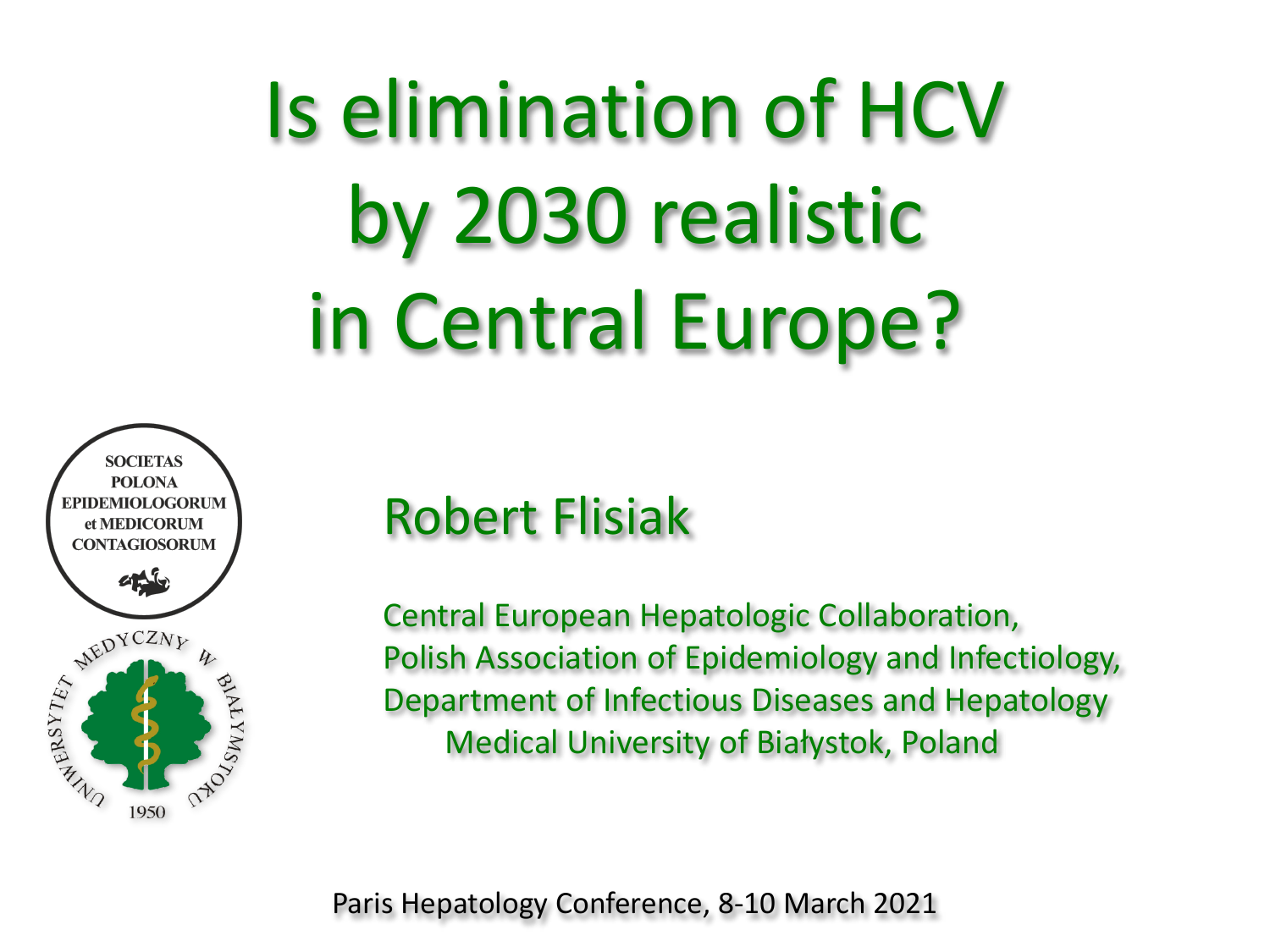**Original paper** 

## How close are we to hepatitis C virus elimination in Central Europe?



Robert Flisiak, Poland Sona Frankova, Czech Rep. Ivica Grgurevic, Croatia Bela Hunyady, Hungary Peter Jarcuska, Slovakia Limas Kupčinskas, Lithuania Michael Makara, Hungary Marieta Simonova, Bulgaria Jan Sperl, Czech Rep. Ieva Tolmane, Latvia Adriana Vince, Croatia Dorota Zarębska-Michaluk, Poland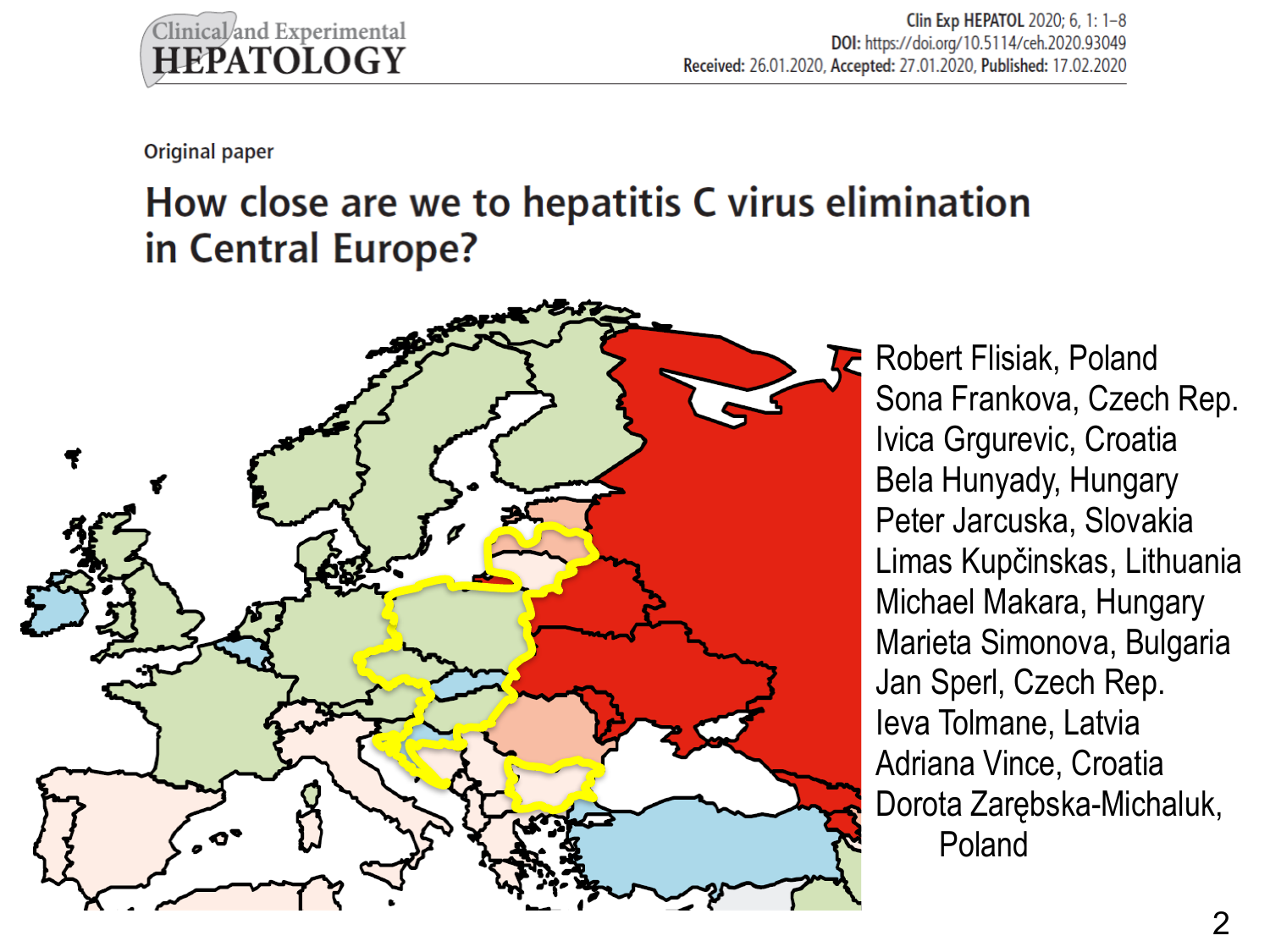## Estimated HCV RNA prevalence

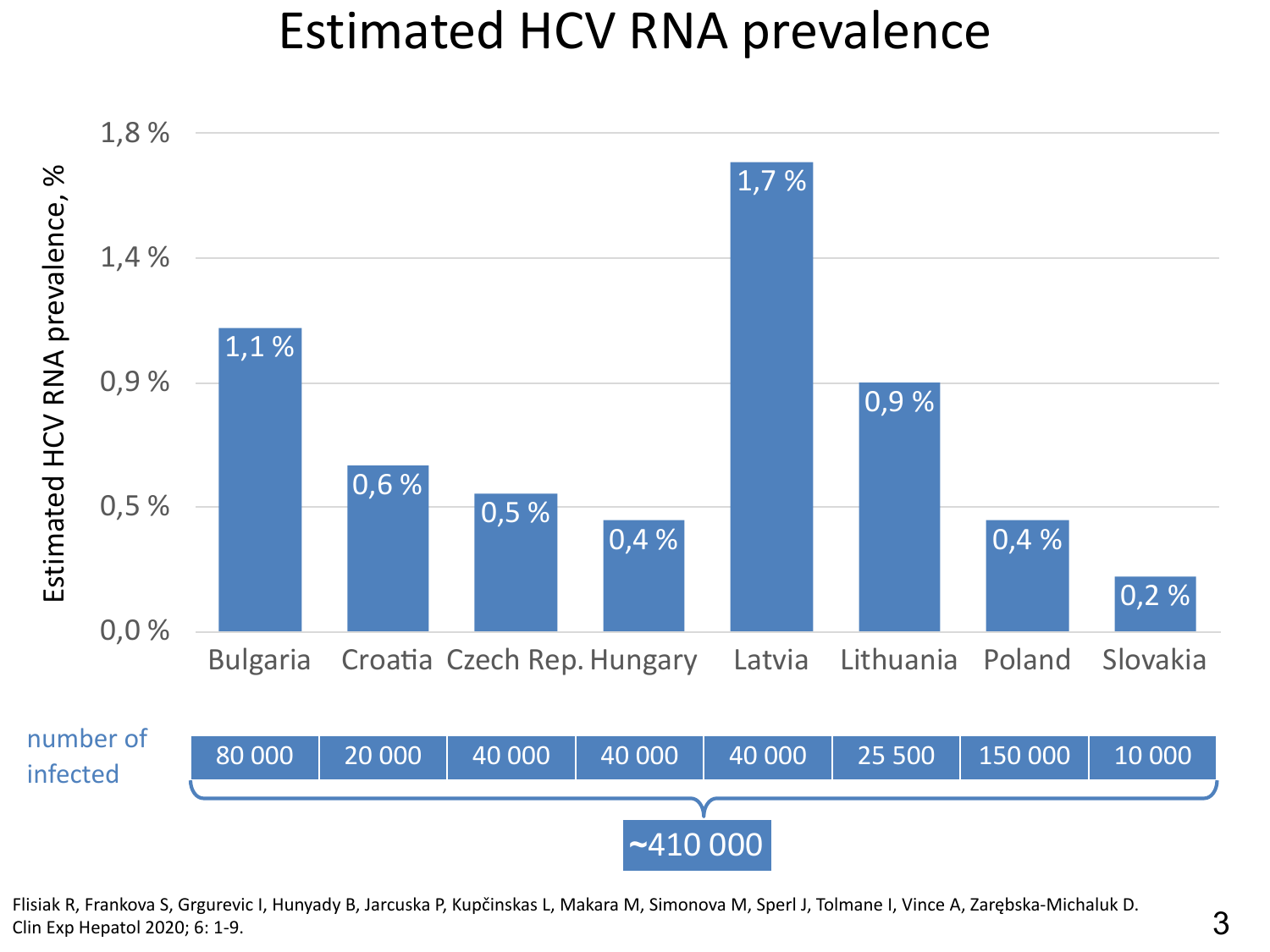# Estimated prevalence of HCV genotypes

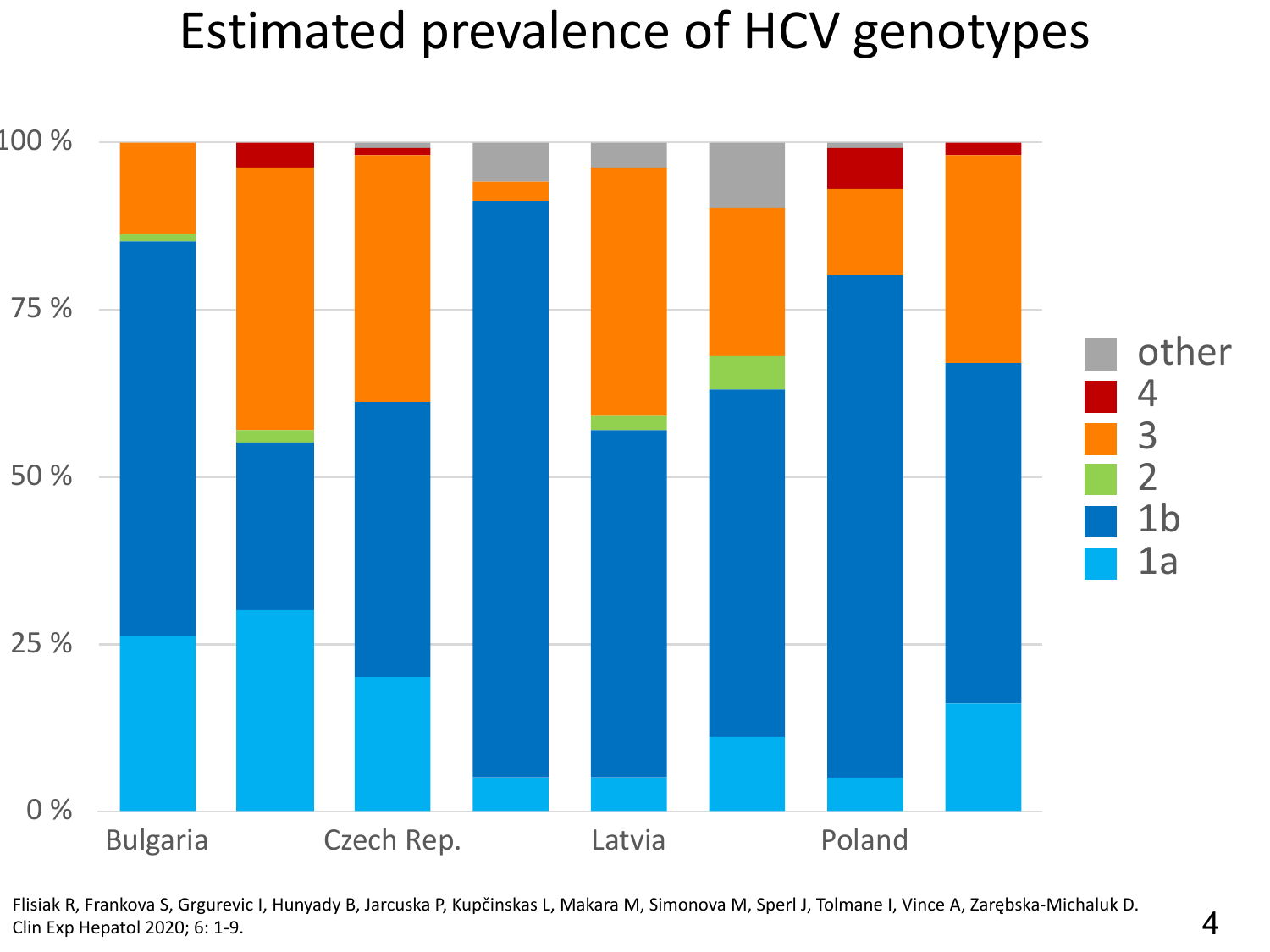# How close to HCV elimination?

Score for particular factors affecting HCV elimination, from 0 (minimal) to 4 (maximal)



#### Is HCV elimination realistic by 2030?

| No                                                                                                   | Yes | No | Maybe | <b>Yes</b> | Yes | <b>No</b> | lNo* |
|------------------------------------------------------------------------------------------------------|-----|----|-------|------------|-----|-----------|------|
| *WHO 2030 target could be realistic, if DAA therapy would be reimbursed for active IVDU CHC patients |     |    |       |            |     |           |      |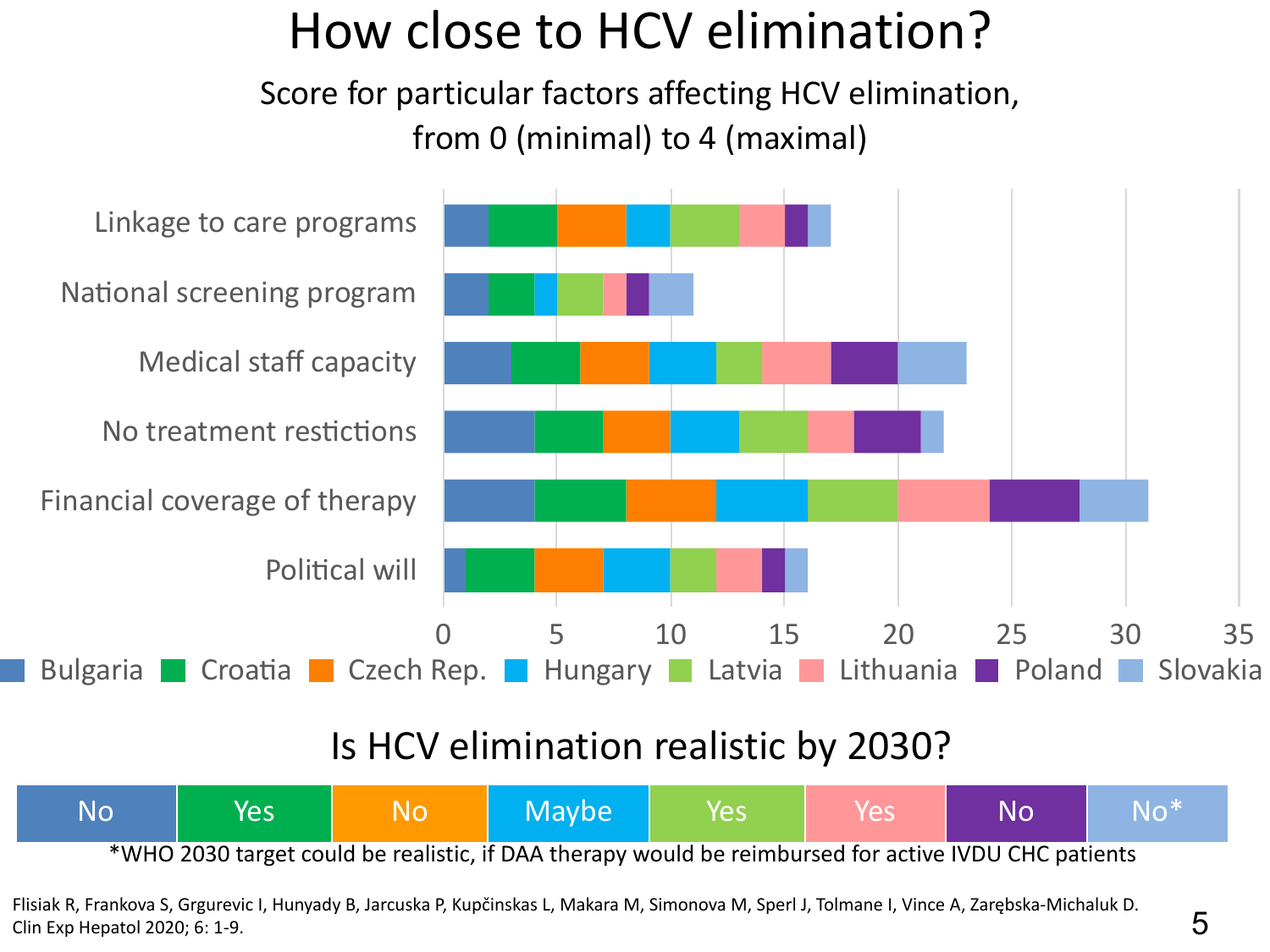## Effect of COVID-19 on HCV treatment in Central Europe

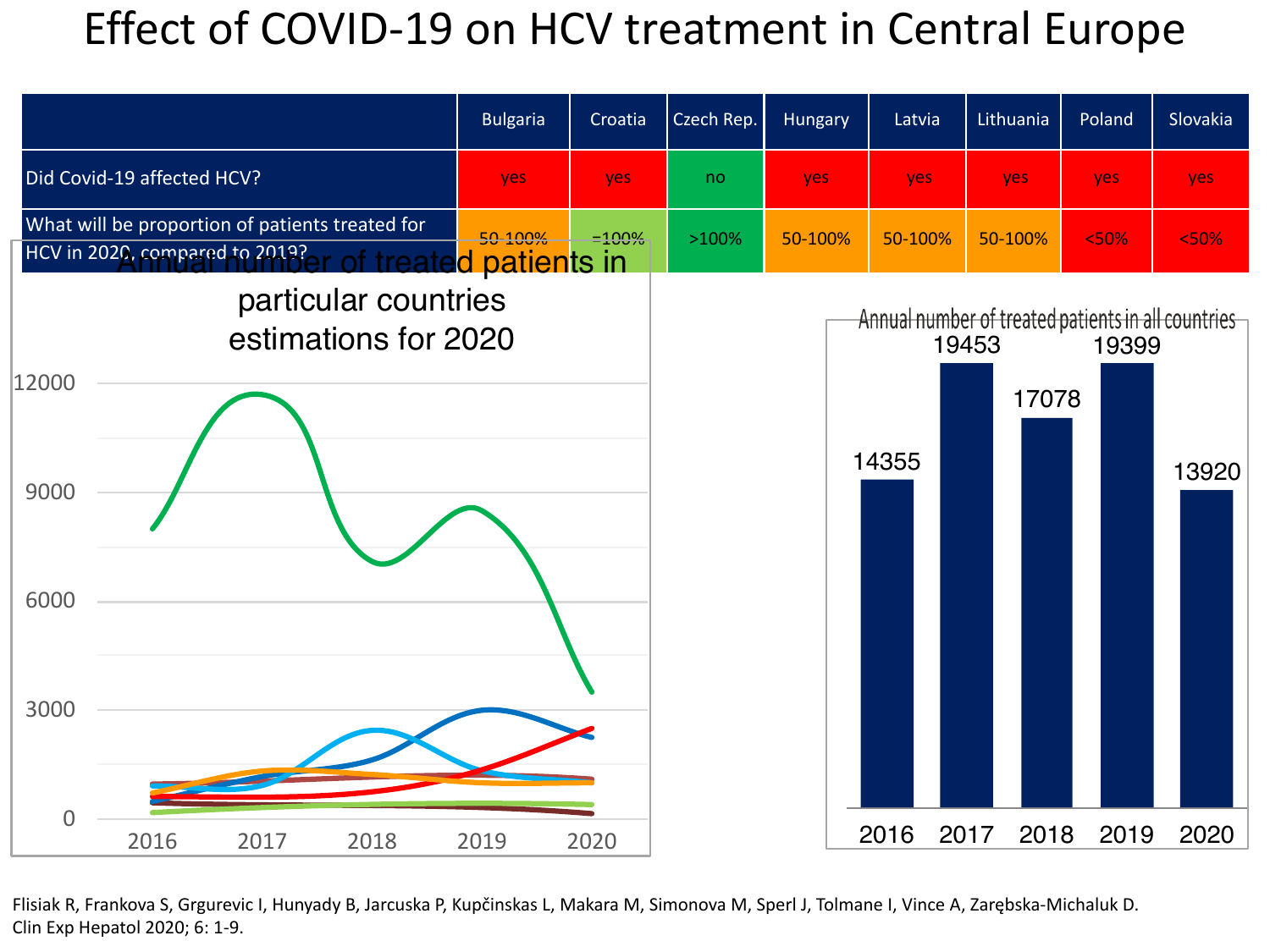### Reimbursement reflecting use of four major regimens in Poland 2019 and 2020 (untill October)



 $\bullet$  SOF/LDV  $\bullet$  GZR/EBV  $\bullet$  SOF/VEL  $\bullet$  GLE/PIB